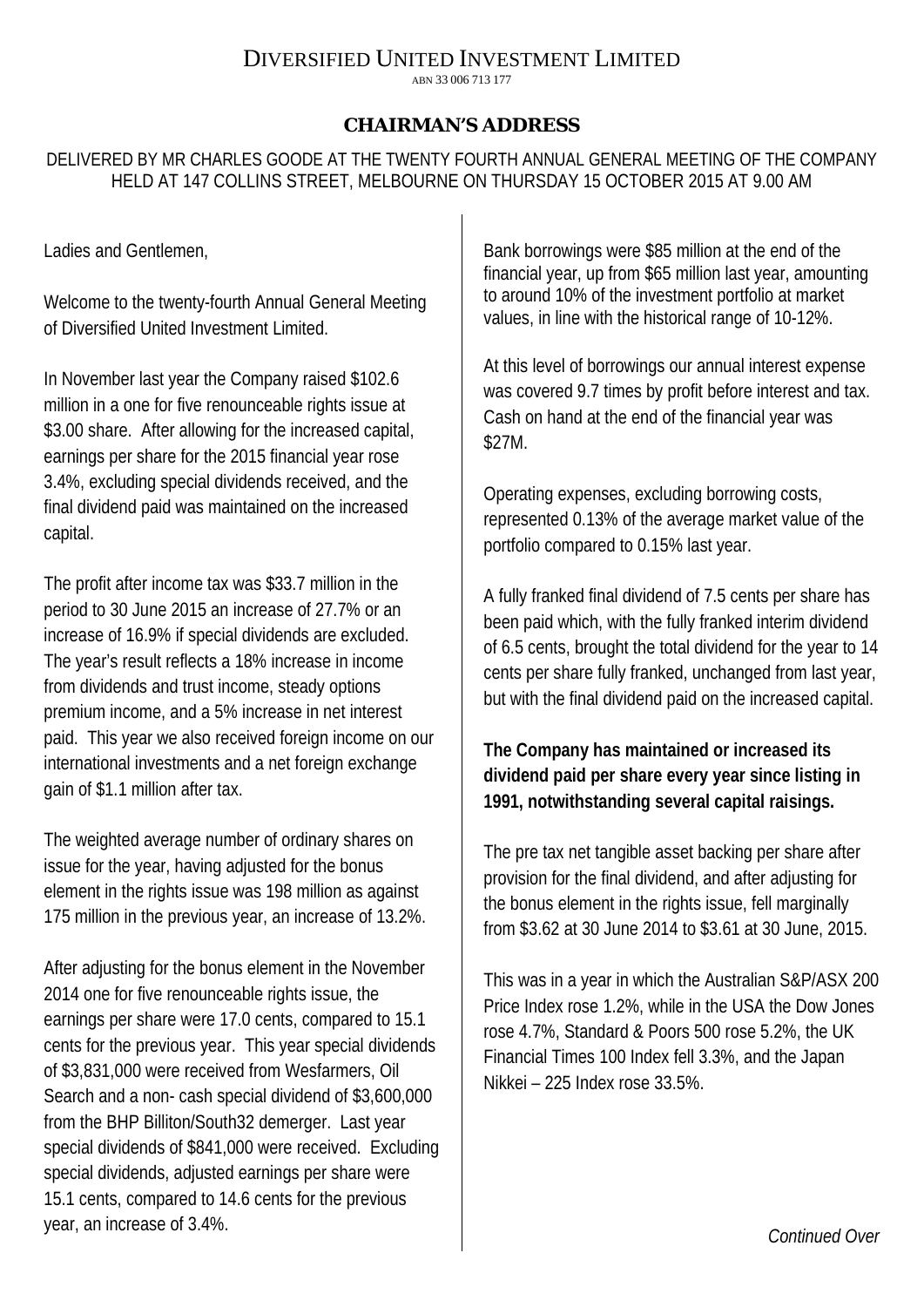The performance of an investment in DUI based on the Net Asset Backing per share, and separately on the share price, assuming all dividends were reinvested, compared to the S&P/ASX 300 Accumulation Index over the one, three, five and ten year periods is as follows:

| To<br>30 June | <b>DUI Net Asset</b><br><b>Backing</b><br><b>Accumulation</b> | <b>DUI Share</b><br>Price<br>Accumulation | <b>S&amp;P ASX 300</b><br>Accumulation<br>Index |
|---------------|---------------------------------------------------------------|-------------------------------------------|-------------------------------------------------|
| 2015          | % p.a.                                                        | % p.a.                                    | % p.a.                                          |
| 1 Year        | 3.6                                                           | 4.3                                       | 5.6                                             |
| 3 Years       | 16.2                                                          | 20.2                                      | 14.7                                            |
| 5 Years       | 97                                                            | 9.5                                       | 9.5                                             |
| 10 Years      | 7.8                                                           | 8.6                                       | 69                                              |

This year the Company underperformed the index by 2% due to our over index weighting in leading mining and energy companies. The 10 year compounded performance is 7.8% per annum, ahead of the accumulation index of 6.9% per annum.

The Company's net asset backing accumulation performance is after tax and expenses and the impact of the Company's gearing, none of which is taken into account in the index.

The Annual Report provides details of the investments of the Company at 30 June 2015 and 30 June 2014, and the proportion of the market value of the investment portfolio held in each company.

At 30 June 2015 we were 87% invested in 44 Australian listed companies or trusts, 10% in international equities and 3% in cash and short term receivables.

The largest 25 equity investments comprised 80.6% of the portfolio and the details are set out on page five of the Annual Report.

At 30 June the largest industry sectors were Financials and Insurance 39%; Healthcare 12%, Mining and Mining Services 11%, Energy 8%; Infrastructure and Transport 8% and International Equities 10%.

Turnover of the portfolio remains low. The average turnover of the portfolio (sales as a percentage of portfolio value) was 8% per annum over the last 5 years which means that on average we hold an investment for twelve years.

Since the end of the financial year, we have reduced our holdings in Asciano, Gowings, Medibank Private and Mystate. We have taken up our entitlements in the ANZ, Commonwealth Bank, Origin Energy and Westpac rights issues, and added to our holdings in Aurizon, GDI Property Group, Stockland Group, Suncorp and Sydney Airports. We have also introduced to our portfolio investments in Insurance Australia Group and Macquarie Atlas Group.

At 30 September 2015 our borrowings were \$85M while cash and short term investments were \$8.5M. The portfolio was invested in the Financials and Insurance 39%; Healthcare 13%, Mining and Mining Services 10%, Energy 7%; Infrastructure and Transport 10% and International Equities 10%, while smaller allocations to other sectors represented 10% of the portfolio, and cash 1%.

Our net asset backing per share based on investments at market values and after provision for tax on realised gains, but not net unrealised gains and losses, and after allowing for the final dividend was \$3.61 at 30 June 2015 and \$3.40 at 30 September, 2015

DUI is a long term investor and does not intend disposing of its total portfolio. However, under current accounting standards, the Company is required to provide for estimated tax that would arise on a theoretical disposal of the entire portfolio. After deducting this provision the net asset backing per share, after allowing for the final dividend, was \$3.17 at 30 June 2015 and at 30 September 2015 was \$3.04.